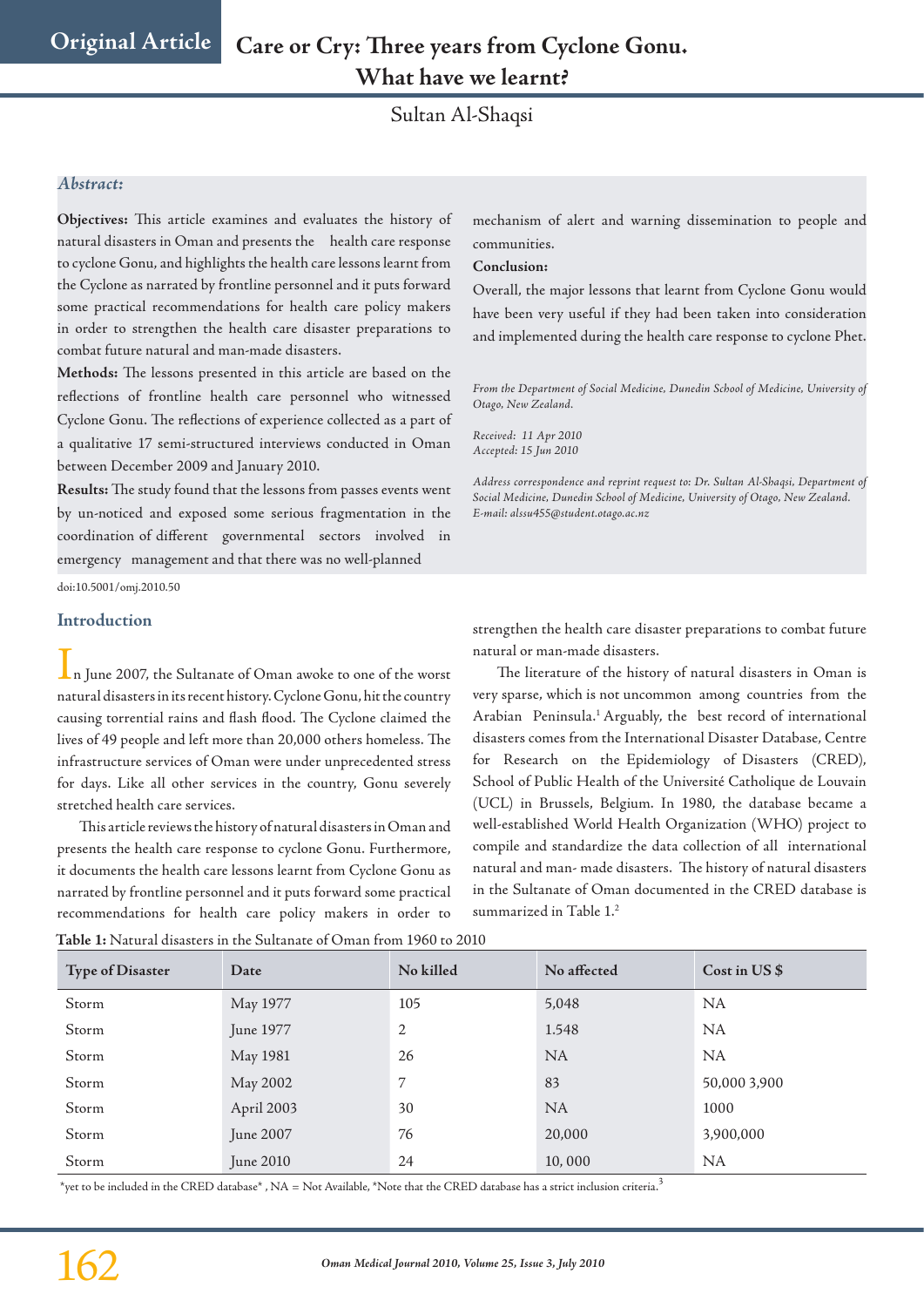It is clear that storms are the most frequent natural disasters in the country. The worst storm in terms of fatality occurred in May 1977 in which 105 Omanis lost their lives. However, in terms of severity, number of people affected and the financial cost, Cyclone Gonu in 2007 topped the list. At the time of revising this article, Cyclone Phet struck the country, claiming 24 lives of which 21 were Omanis and three were expatriates.

A literature search using PubMed, Ovid search engines yielded no published studies about natural disasters in Oman. This emphasizes the issue that there is a severe scarcity of data on disasters and mass casualty incidents in Oman and other Arabian countries on this matter.<sup>1</sup> Therefore, it is important to document health care response to disasters in order to learn from the precious experience.

The name Gonu is thought to originate from the language of the people of the Maldives and it means "a bag made from palm leaves." A tropical cyclone is formed by a combination of high temperature on the sea surface over  $25^{\circ}$ C (77 F), high humidity and low spiralling winds with other divergent stronger winds. At the mature stage, the cyclone extends for hundreds of thousands of kilometres with a depressurized centre where an eye is formed which is surrounded by heavy clouds that cause torrential rains accompanied by strong gusty winds.4

On the 27th of May 2007, satellite images showed a widespread convection which persisted in the south eastern of the Arabian sea and gradually intensified into a deep depression and later transformed into a cyclonic storm by June 2nd. By June 4th, the cyclone was in category five. The Cyclone, moved to the eastern coastline of Oman with wind speed of 260 km/hr and gust of 315 km/hr, with an estimated central pressure of 920 mBar while located about 285 km away from land at latitude 210 N and longitude 830 E. On June the 5th , it was downgraded to category four after maintaining peak winds for 9 hours. The cyclone hit the land later on June the 5th and after 24 hours the inner core of the cyclone weakened to a wind intensity of 95 km/hr. On June the 6th, it hit the eastern coastline of Oman as the strongest tropical cyclone ever to strike the Arabian Peninsula.<sup>5</sup> The following diagram shows the route of the cyclone. (Fig. 1)

The effect of cyclone Gonu began before the arrival of the actual cyclone. Seven hours before the centre of the cyclone hit the north-eastern coastline, the country was already experiencing the impact of rough winds, torrential rain falls reaching 24 inches (average 3.9 inch per annum) near the coastline leaving many areas flooded. Strong winds knocked down power lines and communication poles across the coastline of the country leaving thousands stranded and isolated. The most effected cities were Sur and the Capital City of Muscat where infrastructure facilities were severely damaged in the early hours of the event. (Fig. 1)



**Figure 1:** Route of Cyclone Gonu, (with permission from Directorate General of Civil Aviation and Meteorology, Ministry of Transport and communications, Oman

Muscat suffered loss of power cuts and communication for two days. There was a shortage of clean water supply. Table 2 summarizes the impact of Cyclone Gonu in Muscat.

**Table 2:** Estimated Impact of the Cyclone Gonu in Muscat 6

| Impact             | Day 1 of Cyclone                   | Day 2 of Cyclone                 |  |
|--------------------|------------------------------------|----------------------------------|--|
| Sheltered people   | 67,120 people in 139<br>shelters   | 2650 people in 4 shelters        |  |
| Affected roads     | 90% of all roads                   | 20% of all roads                 |  |
| Electricity cuts   | 27% of the capital w/<br>out power | 4% of the capital w/out<br>power |  |
| Water supply       | 23% of the capital                 | 7% of the capital w/out<br>water |  |
| Affected (tel.)    | 35% of network                     | 1% of network                    |  |
| Affected (mobiles) | 30% of network                     | 3% of network                    |  |
| <b>Faralities</b>  | 49 confirmed dead                  | 14 still missing                 |  |

49 people lost their lives directly due to the cyclone. The majority were expatriates from Indian sub-continent regions. They were mainly workers living in low-areas of the city which were subjected to flash flooding hours before the centre of the cyclone arrived. However, it is important to note that, this number of fatality does not take into account other people who died from exacerbation of chronic disease and could not get to health care facilities. Although the communication lines were not 100% affected during the event, the networks were all overwhelmed and inaccessible. Roads and bridges were washed out and major sites in the capital area were totally isolated and inaccessible for days. More than 2,000 people were airlifted from damaged areas and water was delivered by fishing boats to isolated towns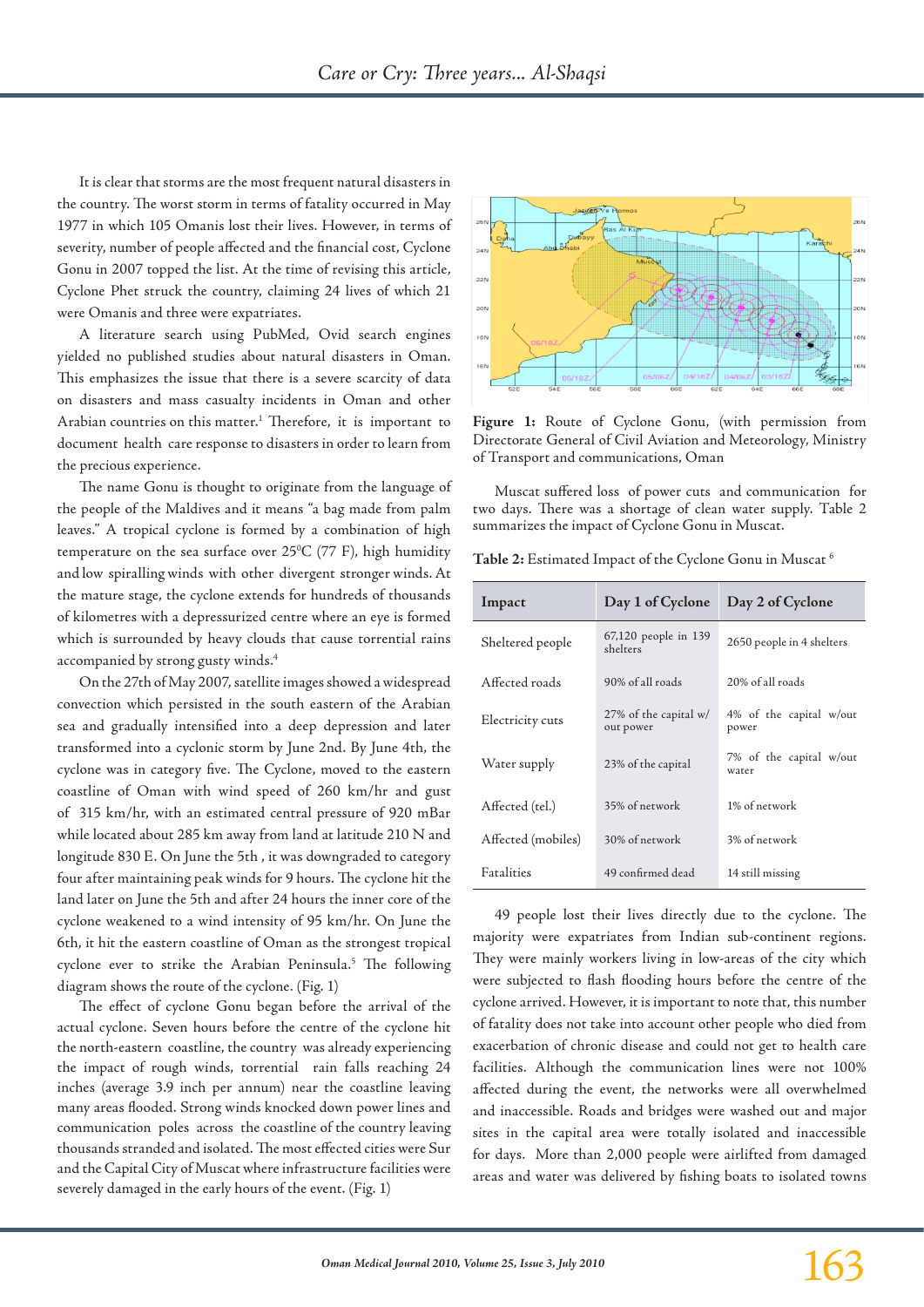near the coastline. Like all other public infrastructures, hospitals were flooded and cut off because of damaged roads. The Omani authorities have estimated the direct cost of the event to be US\$ 4 billion. Despite the wonderful resilience of the Omani community and the heroic rebuilding after the cyclone, there are many lessons to be learnt.

# **Methods**

The lessons presented in this article are based on the reflections of frontline health care personnel who witnessed Cyclone Gonu. The reflections of experience collected as a part of a qualitative 17 semistructured interviews conducted in Oman between December 2009 and January 2010. The interviewees included a selected mix of acute care providers from Emergency Departments, Intensive Care Units from all secondary and tertiary level hospitals in Oman and from frontline personnel from the Royal Oman Police EMS system. The interviews were audio-recorded and fully transcribed. The transcripts were sent back to interviewees for approval and editing.

This article presents only the experience and lessons learnt from Cyclone Gonu as reflected from the interviewees answers to this question: "what are the lessons learnt from Cyclone Gonu in 2007?" The answers were qualitatively analyzed and categorized into seven common themes "lessons" using NVivo 8 © QRS International Pty Limited, MA, USA. Then for each lesson learnt, a recommendation was suggested by the interviewees.

## **Results**

History is a dynamic and cyclical process and disasters are somewhat repeatable. On the 14th April 2003, the south of Oman was flooded by a tropical cyclone causing wide spread destruction of infrastructure and claimed the lives of 30 people.2 The lessons from that event passed by unnoticed. After the cyclone, people returned to their normal lives as if nothing had happened or will ever happen again. Looking at the disaster timeline in Oman, it seems that the country is hit by a strong cyclonic storm once in five years, however, the lessons learnt have not been taken into account and proper preparation measures are still lacking. This may be because of the widely accepted attitude of "what Allah (God) wishes to happen, will happen anyway." Ignoring the lessons that should be learnt from the history of disasters will be costly and render all preparation measures to be reactive rather than proactive. An emergency physician expressing the frustration stated the following: "I guess it is never thought of as something important. Although, we have had a history of a few major natural incidents but we seem not to learn from what we should have learnt.

So our response will always be a reactive rather than a proactive, unless we consider the lessons learnt by our own disaster history." Another Intensive Care doctor said: "From Gonu, there are a lot of lessons we should learn, basically taking things seriously, and learning from our history in order to be well-prepared for the worse in the future". Cyclone Gonu exposed some serious fragmentation in the coordination of different governmental sectors involved in emergency management. Although, the National Civil Defence Committee was activated, it was a mere reactive move to an imminent cyclone.

The committee is a national-level committee which includes 16 members from different ministries in the government. They rarely meet other than when there is an imminent national disaster. Disasters require planning and proactive coordination. It is incomprehensible to expect different parties to work as a team during a crisis if they have never met each other beforehand. On a local level, there is still no effort to coordinate disaster preparatory activities across different community sectors and the situation is left to the affected community to deal with as the disaster unfolds. Cyclone Gonu has emphasized the need for robust communication and coordination between all key agencies of the emergency management team and more importantly, the coordination should take place during non-disaster times rather than on the day of the disaster starting from a local to regional to national level in a coordinated and graded pattern.

An executive director of one hospital reiterated the need for better coordination between health care providers and other agencies during emergency planning by stating:

"We should have a close liaison with ROP and civil defence and all other agencies who are involved in the mass casualty management with the objective of streamlining and strengthening the entire system in totality and gaps / lacunas if any identified should be corrected with appropriate feasible remedial measures for effective and efficient services."

One emergency doctor stated: "We did not know what to do when the Cyclone came here. We have no idea what doctors and nurses have to do and the families, and the community have to do. It was a total failure in terms of functional regional command. There was one regional command but was not functional on grass root level."

Also, the National warning system was active days before the cyclone arrived, however the dissemination of warning alerts to local people in remote villages and cities was inefficient. In some cities, the local people only realized there was something serious happening when the evacuation helicopter landed in their area to pick them up. Doctors in many peripheral hospitals were not alerted of the coming cyclone and the potential impact. An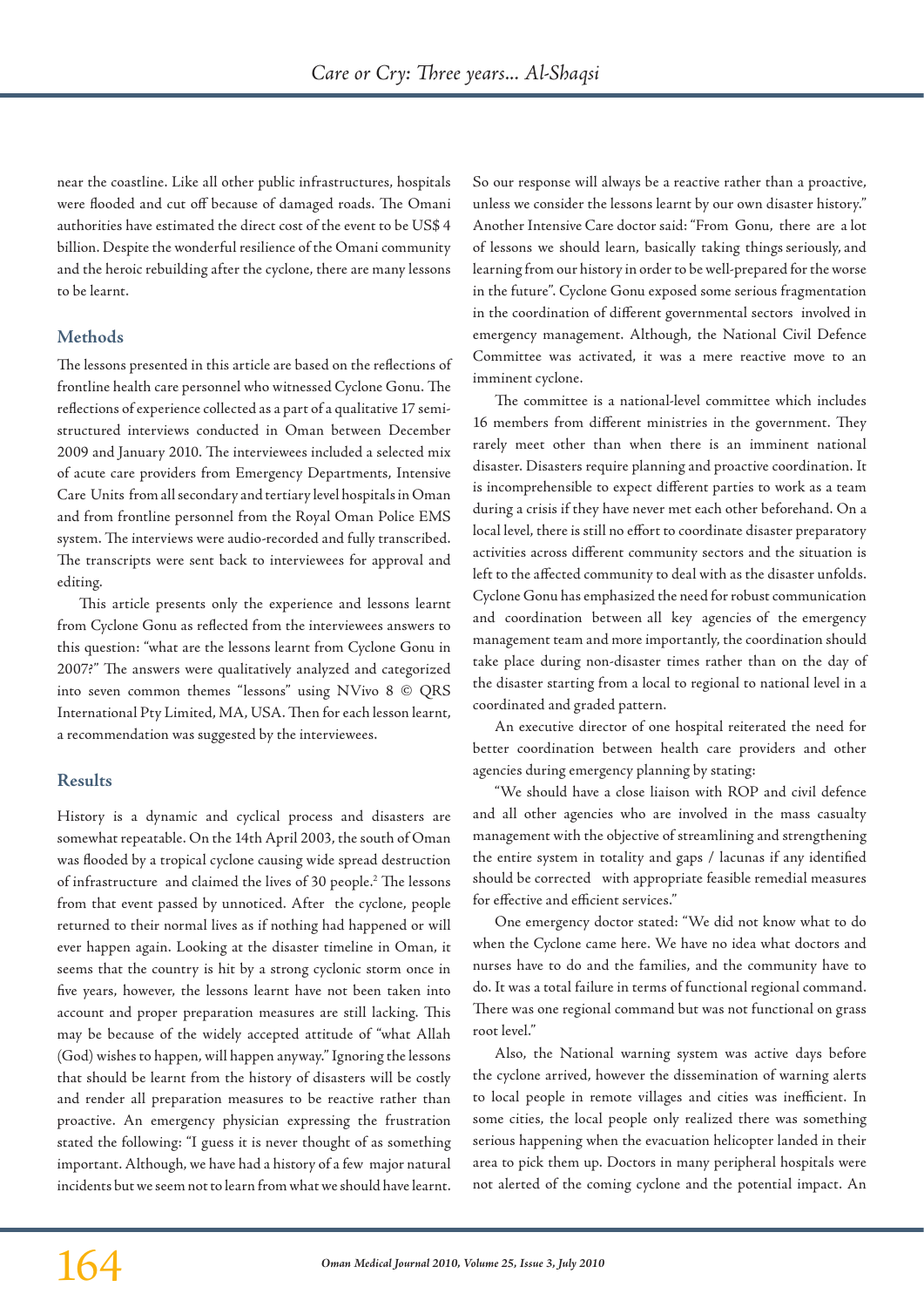Emergency doctor stated that: "We did not receive any official news that the Cyclone will come here. Even if we did, I am not sure what I'm supposed to do." Therefore, there has to be a wellplanned mechanism of alert and warning dissemination to people and communities.

During cyclone Gonu, hospitals were cut off and flooded. The national trauma centre was not accessible as were all other hospitals in the affected area. Also, a day before the cyclone, most health care facilities were stockpiling medications and expanding bed capacity in Emergency Departments and Intensive Care Units while neglected a fundamental understanding of the nature of flooding disasters and their health impact. Floods, as such, do not create a high number of injured victims, rather the majority of victims require basic needs such as shelter, food and clean drinkable water which many hospitals in Oman have failed to appreciate in preparation for the cyclone.7

An Executive director of one major hospital in Oman expressed how a fundamental hazard assessment before the building of the hospital was not conducted properly. The first floor of the hospital was underwater and not functional for 8 days following the cyclone. " One of the things we discovered during the cyclone is that the level of the hospital was planned to be higher than it is right now and also there has not been a proper risk assessment study before building the hospital."

Many interviewees indicated that their preparation was based on an invalid assumption that the cyclone will create a high volume of critically ill patients which was not the case. "So we were expecting a major inflow of patients. But actually luckily, that did not happen...." Stated an ICU doctor. "Number two, management of the staff, themselves, was poor and based on shaky assumptions. In a sense we posted all the staff at one time in to the Emergency Department, hoping that patients will come. Patients never turned up" commented an Emergency doctor.

An EMS personnel thought that "even with Gonu we had a lot of preparations but we did not have a lot of casualties per se. We were prepared and we had a lot of things that we could offer and do but we did not have the real disaster like injuries and things."

On the other hand, during the cyclone, many health care personnel were stranded inside hospitals and health clinics leaving their families at home. Communications were out of order for at least three days. Many doctors and nurses were not able to contact their families while they were on duty providing health care to victims of the cyclone. This situation along with the lack of planning to look after health care providers and their families led to a harsh conditions which many health care personnel found traumatizing.

An emergency doctor who spent three days stranded in hospital described the situation as follows: "We did not take much care of the doctors themselves or their families. The staff had to manage their own problems. There were no adequate supplies of food, water for the staff themselves, both in the hospital and in the campus. Sadly, there was nobody to care for that." Another ICU doctor stated, "I think there was a lot of psychological trauma for the staff, the doctors and everybody else, because we have never seen such a thing like the hospital getting flooded. We always thought of hospitals as very safe places."

Furthermore, the critical care services in most hospitals in Oman run on a high occupancy rate on a daily basis. Thus, any increase in patient influx will quickly lead to an activation of a disaster mode. This over-stretched situation of critical care services reduces the surge capability of the system very dramatically.

An ICU consultant expressed his concerns about the high occupancy rate of ICU services, "So we are usually in our occupancy on 90% rate, so we don't need a disaster we are already in a crisis situation." Another ICU doctor said; "Our occupancy rate is about 70% most of the time, we have limited capacity and we currently have no plan on who we should discharge if things get tight." When asked how critical care services in Oman can expand their capacity, an Emergency Physician proposed to have an electronic national map of resources. "We should learn how much we have and we should map our resources, along the country. We should know what we have, and the capabilities of facilities."

Additonally, the country currently lacked a medical assistance team that could respond to disasters and Mass Casualty Incidents inside or outside the country.

### **Discussion**

The study showed that past experiences went unnoticed and proper preparation measures were not implemented and are still lacking. The recommendation for this is to form a task force committee to conduct a comprehensive review of all the natural events in the country and the lessons learnt from each event. Groundzero personnel have to be consulted about lessons learnt from their experiences. The Committee should have the authority to follow the implementations of the lessons to a satisfactory level.

Cyclone Gonu also exposed some serious disintegration between different governmental sectors involved in emergency management. Disasters of such scale require planning and proactive coordination. Disasters are unique situations in which many agencies play a role. Thus, unless the activities of each agency is coordinated by an overall executive authority then the efforts will be rendered ineffective. Clear lines of responsibility for each agency should be defined well in advance before the disaster strikes.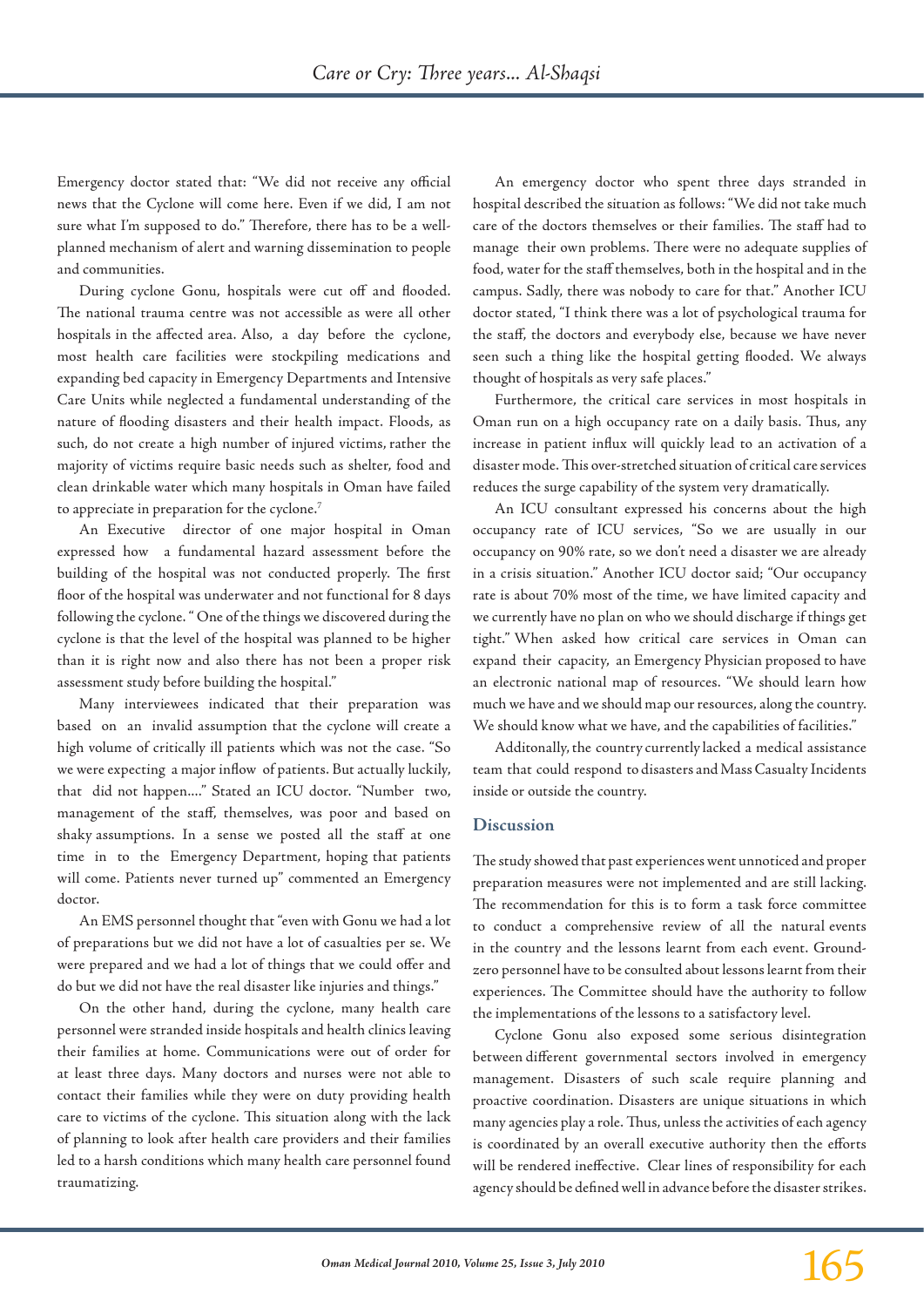Many of the doctors interviewed were concerned that there were no guidelines on what responsibilities to expect from each person during a disaster.

Since disasters are local events to start with, there must be a coordinating body on a local-level. This body must function during calm periods as well as during disaster situations. They must bring together different local agencies such as schools, hospitals, local civil defence, local police and local business owners. The local body should strive to adopt an active approach to disaster preparations rather than a reactive one. All local agencies should have clear delineated roles and responsibilities on what to do during a disaster.

In terms of the National Warning System, it is critical to involve the local leadership in the process of establishing alert mechanisms, as this will give extra weight and authority when the mechanism is activated. People in local communities have to be responsible for what they should do during an alert and this can be established by prior planning with local authorities.

The Ministry of Health emergency operation centre should have a list of all doctors and nurses working in all the hospitals so a mass alert can be initiated using modern technology such as text messages (SMS) or emails.

The impact of the cyclone has proven that the infrastructure of most health care facilities in Oman is vulnerable. Therefore, hazard vulnerability assessment has to be undertaken before embarking into the establishment of any health care facility in Oman. The local and environmental factors have to be factored into any planning. Also, a comprehensive hazard assessment for all existing hospitals will be valuable. The Ministry of Health has conducted a sample analysis using the World Health Organisation "Safer Hospitals" project. This move can be extended to all health care facilities in the country.

Basic understanding of the pattern of natural and man-made disasters is critical in order to base the planning process on a robust science rather than invalid assumptions. Planners and policy makers should consider the nature of the disaster, the local needs, and the available capabilities. It is essential to secure the basic needs first such as food, shelter and clean water rather than focusing entirely on high technology medical and surgical items. Disaster preparation is about securing basic and critical needs.

The results showed that many doctors and nurses were traumatized during the cyclone as they were cut-off from their families and were stranded in hospitals. Consequently, it is essential to develop a comprehensive plan to look after the welfare of health personnel during a disaster. There is an ethical and moral obligation of "reciprocal care" in which a health care system looks after the frontline personnel in order for them to provide the best possible care for victims. This was basically neglected in the current planning in Oman. This component has to be included in every hospital plan in the country so the health care personnel feel looked after as they look after the victims of disasters.

There was also no process to increase the national capacity of critical care services. A special funding process should be established to increase the capacity and capability of critical care services in Oman to cope with increased influx of victims during a disaster. At a local-level, each critical care facility should have measures in place to increase capacity such as a disaster discharge policy, and disaster admission criteria protocols.

Another neglected source of capacity in Oman was the private health care sector. All private sector organizations have to be included in disaster preparation measures especially as a source of critical equipment and space.

Additionally, the concept of an Omani Medical Assistance Team (OMAT) would be a valuable investment for the country. There is a search and rescue team under the Civil Defence, but the current team has limited scope of actual medical management of victims. Thus, OMAT will be a valuable asset for the medical community to expand its operations outside the premises of hospitals during a disaster as many hospitals were rendered inaccessible during Gonu.

Accordingly, an Omani Medical Assistance Team should be urgently formed. The ideal team should include a doctor, a nurse, a paramedic and a logistician. Members of the team should be intensively trained in disaster medicine and Mass Casualty Incident management. The team should be self-sufficient with all equipment (shelter, power, food, water, medical supplies and communications). Finally, a government agency such as the Ministry of Health or the Armed Forces services should take the initiative to form Oman Medical Assistance Team units.

## **Conclusion**

Oman has a history of frequent tropical storms. Cyclone Gonu was the most devastating cyclone which claimed the lives of 49 people. Three years after the cyclone, we still have some lessons to learn and areas for further development in health care disaster management and preparation. At the time of revising this manuscript for publication, another tropical storm "Cyclone Phet" struck the country. It would have been useful if the lessons from Gonu had been taken into consideration during the health care response to Phet.

Overall, the major lessons learnt from Cyclone Gonu include; learning from past experiences, delineated responsibilities of local agencies during a disaster, forming strong and robust